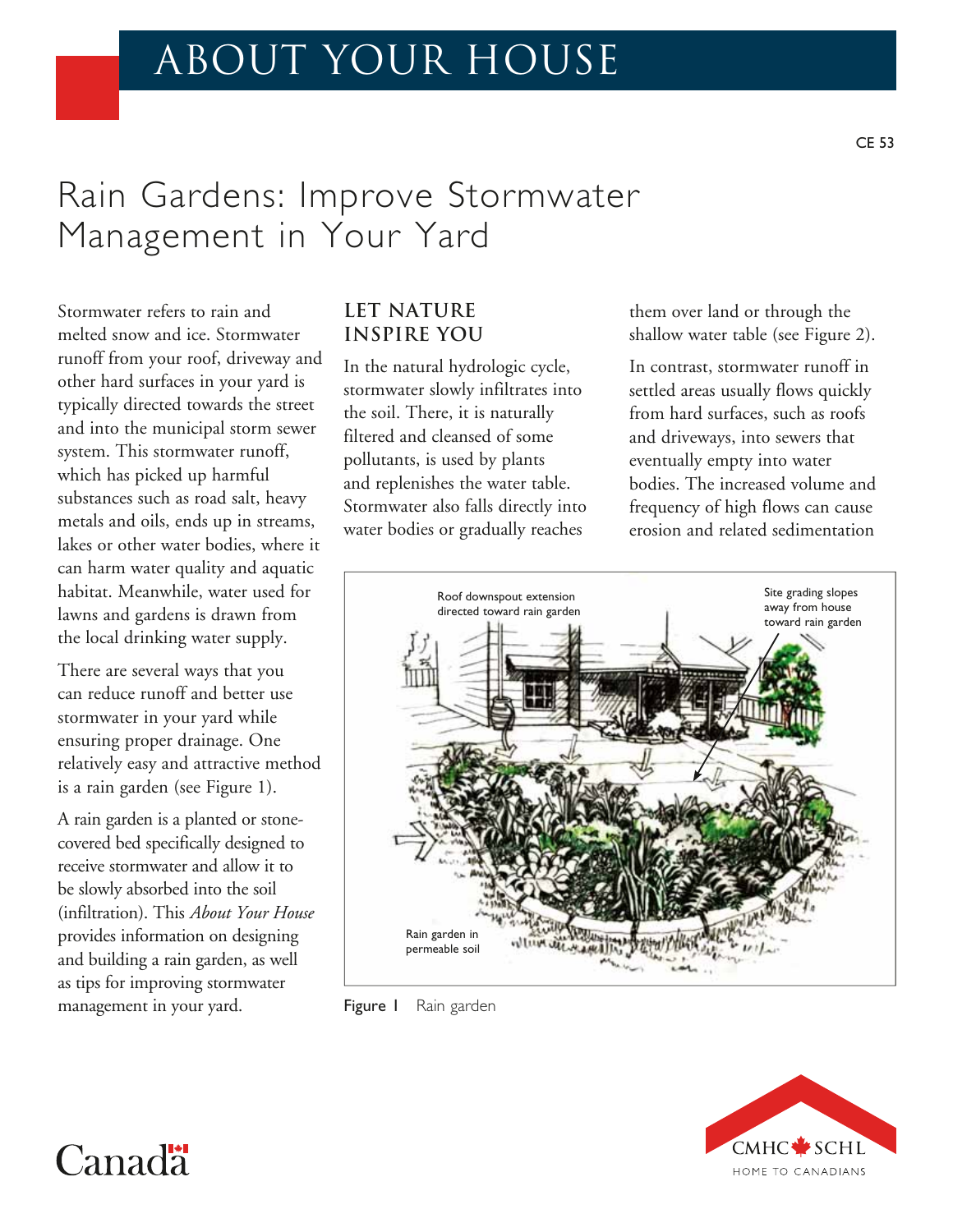

#### Figure 2 Hydrologic cycle

in receiving lakes and rivers. Along the way, the water also picks up polluting substances, such as de-icing salt, grease, oil, animal wastes, excess sediments, pesticides and fertilizers. In areas with combined storm and sanitary sewers, the system can sometimes become overloaded, so that untreated sanitary sewage overflows into natural water bodies. All of these factors can harm water quality, habitat for aquatic species and the stability of shorelines and riverbanks. They also increase municipal costs to convey and treat stormwater.

There is a growing trend towards designing municipal stormwater systems to work with natural processes. These systems involve the use of wetlands and other methods that allow water to soak into the ground, filter pollutants and slow the flow of water before it enters water bodies.

Rain gardens are one way that you can reduce runoff and let stormwater soak slowly into the ground in your home landscape, just as it does in nature. Rain gardens are shallow depressions or low-lying areas that are designed to capture and absorb stormwater fairly quickly and dry out between rainfalls. When planted, they can also provide habitat for birds, butterflies and other fauna.

# **STEPS IN DESIGNING A RAIN GARDEN**

Rain gardens are relatively easy and inexpensive to design and build, but there are a few considerations to ensure that they function effectively. The two most critical technical considerations are:

- 1. Water must infiltrate and not stand in the bed for more than two days.
- 2. Water should not create drainage problems on your property or neighbouring ones.

Beyond that, rain gardens can be naturalistic or more manicured, can include a variety of plants, and can be in various shapes.

## Find a suitable location

Observe the drainage area and paths along which stormwater naturally runs in your yard. Place the rain garden at a low point or at a location somewhere along the natural flow path. If your yard is relatively flat and evenly drained, you can create a depression anywhere, following the guidelines below.

To ensure that water will not simply run over the lower edge, rain gardens need to be as level as possible. If possible, avoid slopes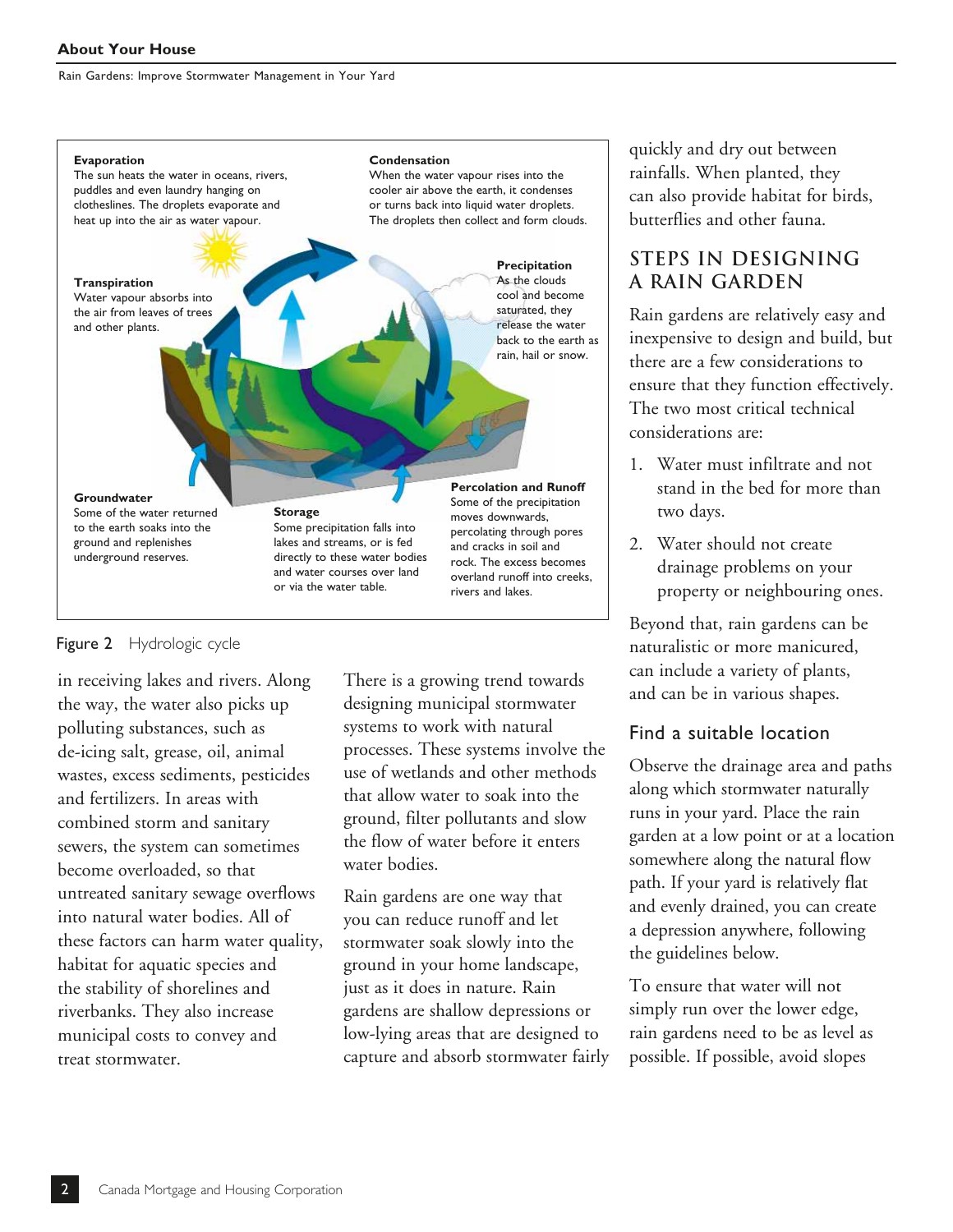greater than 12 per cent, as they will make it more difficult to create a level garden. If you have no other choice, you can cut and fill a steeper area, as described in the "How to Install a Rain Garden" section on page 6, but you will need to ensure that the sides are adequately stabilized.

To avoid creating moisture problems, you will need to direct stormwater away from vulnerable areas, such as your house foundation, septic beds or neighbouring homes. Place your rain garden at least 4 m (13 ft.) away from such areas. Also avoid placing rain gardens over underground utility pipes or wires.

Rain gardens do not work well on clay soil because drainage in clay is slow. Look for a spot with soil that is sandy, gravelly, loam or a mix that can include up to 10 per cent clay. If your soil has a higher clay percentage, you can add sand, fine gravel and/or organic matter to improve permeability.

# from your house

Ensure that stormwater is directed away from your house foundation. Follow the tips in Chapter 4 of CMHC's *Landscape Guide for Canadian Homes*. The Guide also describes drainage considerations around your main activity areas and neighbouring properties.

#### How to measure a slope

Slope is the ratio of the length of the rise (the vertical change) to the length of the run (the horizontal change). Here is a simple way to measure slope:

- Place a carpenter's level on a 2x4 wooden board situated on the ground along the slope you want to measure and lift the lower end until the board is level (see Figure 3).
- To determine the rise, measure the distance from the ground to the bottom edge of the board at the end of the slope.
- The run is the length of the board from the end to where you measured the rise.
- Divide the rise by the run to obtain the per cent of the slope. For example, if the rise is 5 cm and the run is 2.5 m, the slope is 0.05 m  $\div$  2.5 m = 2%.



**Drain water away** Figure 3 How to measure a slope

Compacted soils are also relatively impermeable, so you will need to loosen them before building a rain garden. Ensure that the soil is permeable to a depth of between 0.6–1.2 m (2–4 ft.) below the rain garden. Refer to *Get to Know Your Soil* in CMHC's *About Your House*  series for tips on analyzing and amending your soil.

The surface of the depression should be at least 1 m (3 ft. 3 in.) above the seasonally high shallow groundwater table. To determine where the shallow water table is, in dry weather dig a small test pit and see if it fills with water. Or, you can ask if your municipality has information about your neighbourhood's shallow water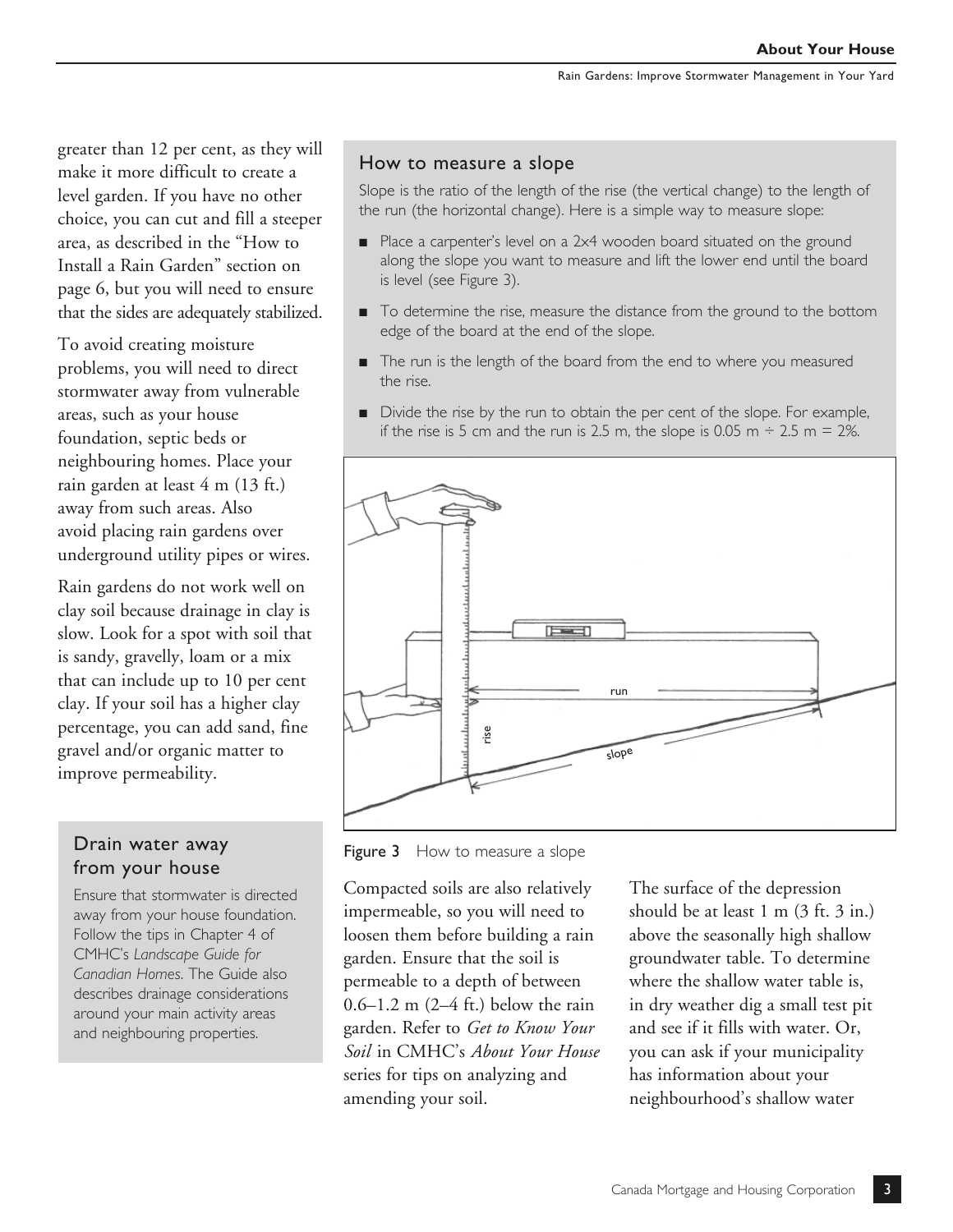table. If the shallow water table is close to the surface, find a location on higher ground or abandon the idea of a rain garden.

Along with catching water from other areas in your yard, rain gardens are often designed to capture roof runoff via a downspout extension, a swale or an underground pipe. If you want your rain garden to capture roof runoff, look for a convenient location.

Locating your rain garden in full sun or partial shade will let you choose the widest selection of plants. You can consider a shady area if you select plants that are tolerant of shade. If your preferred location has trees that can tolerate occasional flooding, a woodland rain garden is an option.

An existing depression in your yard could function as a natural rain garden. If needed, you can make some enhancements, such as replanting with suitable plants or adjusting depth or size so it can hold more water. If the depression tends to hold water for more than two days, you will also need to improve the soil's drainage capacity as discussed above, or find another location with better drainage.

## Determine depth and size

Determining the ideal depth and size for a rain garden is not an exact science, and various authors suggest

different methods. Your rain garden will likely function well if you make a reasonably accurate estimate of the two most critical factors—the amount of stormwater that will be captured (inflow) and how quickly it will be absorbed. The depth and sizing method described below is based on these two factors.

The depression will need to be shallow enough to ensure that water will not stand for more than two days, but deep enough to hold the anticipated amount of water. A general guideline for depth is 7.5 cm (3 in.) in soils with relatively low infiltration rates (for example, loam) and up to 15 cm (6 in.) in soils with high infiltration rates (for example, sandy or gravelly soils). To ensure that there is adequate space in shallower depressions, the size of the garden will be adjusted for various soils, as discussed below.

To determine the size, follow these three steps.

- *1. Determine inflow*
- i. Estimate the area in square metres of the section of your roof that will drain into the downspout, plus the area in square metres of other hard surfaces, such as driveways or patios, that will drain into the rain garden. Next, estimate the area of lawn that will drain into the garden and multiply that

figure by 20 per cent. $^1$  The size of the roof area plus other hard surface areas plus 20 per cent of the lawn area draining into the rain garden is the total drainage area (in square metres). For example, the total drainage area might be 170 m<sup>2</sup>.

- ii. Estimate the amount of precipitation that will flow into your rain garden over a 24-hour period. Some municipalities set rainfall capture targets, so check with your municipality's public works department. If there isn't a municipal target, set your own based on average local precipitation. Your municipality may have precipitation data for your region; if it doesn't, this information can be obtained from Environment Canada. An example of a target is 25 mm over 24 hours. Targets will vary from region to region and can be as low as 5 mm over 24 hours.
- iii. Multiply the drainage area in square metres (Step i) times the rainfall capture target in metres (Step ii). For example, a rain garden that will capture 25 mm of rain over 24 hours from 170 m<sup>2</sup> of drainage area must hold  $170 \text{ m}^2 \times 0.025 \text{ m} = 4.25 \text{ m}^3$ of water over 24 hours.

<sup>1</sup> Note that if your lawn is well aerated it will absorb almost all stormwater. Nevertheless, even a well-aerated lawn is not likely to absorb all water from an average to heavy rainfall.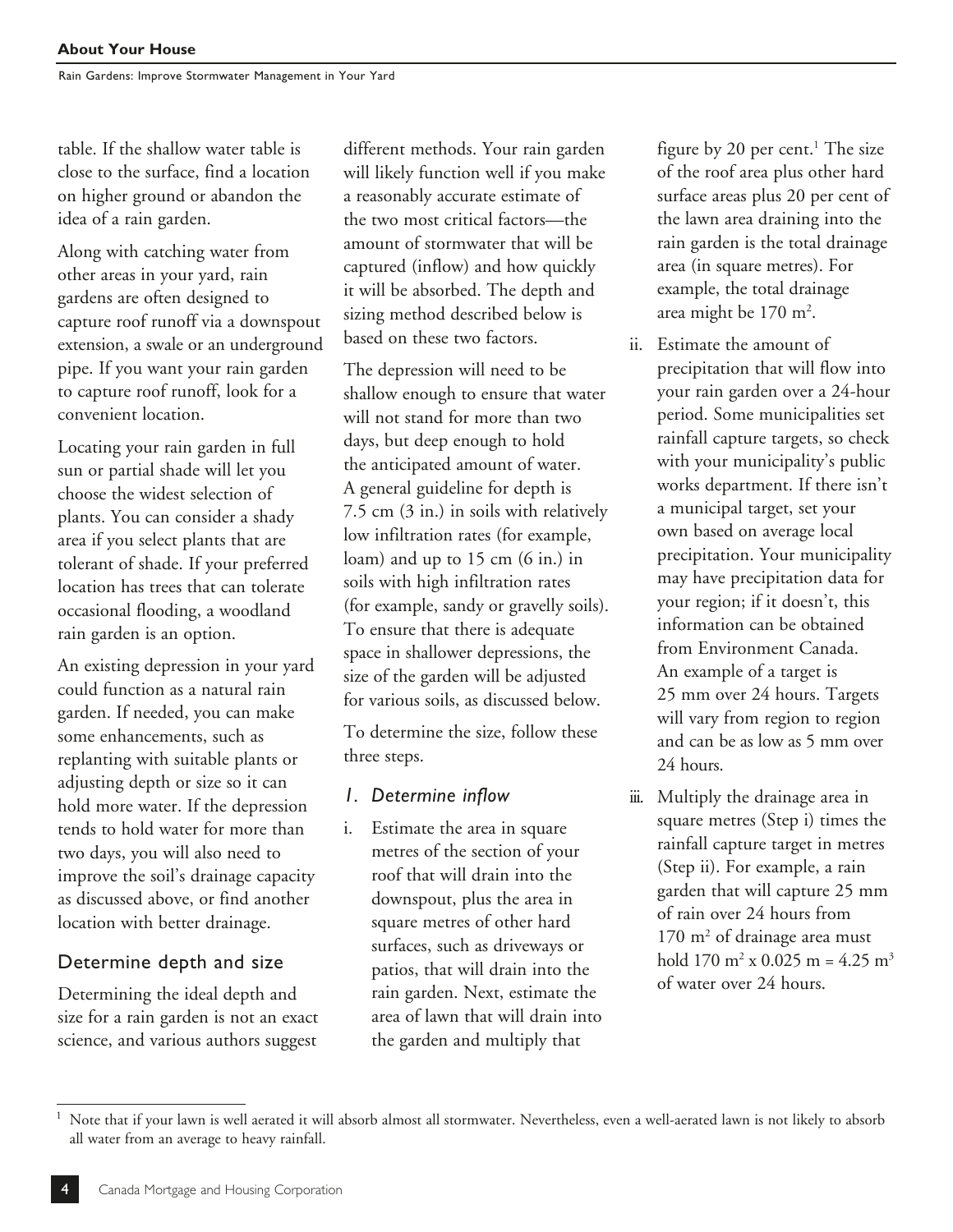## Soil infiltration rate

Knowing the permeability of your soil is essential when installing a rain garden. Sandy soils are highly permeable with a minimum water absorption rate of 210 mm per hour. The minimum absorption rate for sandy loam is 25 mm per hour. For loam, the minimum absorption rate is 15 mm per hour. In clay soils, absorption rates can be as low as 1 mm per hour. You can test the permeability of your soil by digging a small test pit, filling it with a known quantity of water and observing the time it takes for the water to be absorbed.

## *2. Determine the infiltration rate of your soil*

For example, if the rate is 15 mm per hour, it will absorb 360 mm of water over 24 hours. Convert the figure to metres (in this case, 0.36 m). See text box above.

## *3. Calculate the area*

 Divide the estimated inflow (Step 1) by the infiltration rate (Step 2). Using the example above, the rain garden would need an area of  $4.25 \text{ m}^3 \div 0.36 \text{ m} = 11.8 \text{ m}^2$ .

Rain gardens are designed for average annual precipitation levels. Occasionally, there will be a heavy rainfall and, less often—once every 25 to 100 years—an extremely heavy rainfall. Occasional overflow of your rain garden will most often be accommodated by your own yard and the municipal storm system. If

there is any possibility that overflow could cause drainage problems in neighbouring areas, include an overflow system. This can be as simple as an in-ground perforated pipe or shallow swale that is directed towards a less vulnerable area, or an area that drains into the municipal storm system. You can also reduce the frequency of overflow by slightly increasing the size of the rain garden or the depth of permeable soil, or both.

Although following the steps for sizing will give you the optimum size, you can change the size to better suit your yard, your budget or maintenance. You can reduce the size by increasing the depth of permeable soil, decreasing the area that contributes to inflow, or creating more than one rain garden.

## Determine the shape

To capture as much stormwater as possible, a rain garden should be at least 1.5 times longer than it is wide (length is defined here as the face at a right angle to the slope). The  $11.8 \text{ m}^2$  rain garden in the example above should measure approximately 4.2 m x 2.8 m. Again, if site conditions do not allow for the optimum size, you can adjust as needed.

Many people prefer the appearance of soft, round edges to hard, square edges, and kidney or oval shapes, but you can create any shape that suits your taste and your yard.

### Select plants and stones

Select perennials, shrubs, grasses or ferns, or all, that can tolerate both wet and dry conditions. Choose plants that are adapted to your region and your specific soil and sunlight conditions. Native plants are well adapted to local conditions and are therefore generally preferred for rain gardens. Non-native plants can also be used, but avoid invasive species (see "References and Resources" on page 8).

For an attractive garden that will bloom for much of the season, also bear in mind plant heights, colour and bloom time. See the plant list in CMHC's *Landscape Guide for Canadian Homes* for help choosing plants.

You can install herbaceous plants (species that are not woody), like perennials, as plugs, potted plants or seeds. Plugs or potted plants will create an instant garden and are easier to grow and more predictable than seeds. Seeds don't cost as much, but it can take up to three years for the garden to fully fill in. A seed mix can be customized for your conditions, or you can use a shoreline or wet-dry meadow/prairie mix if your local native seed supplier offers it. You can plant shrubs from pots, as bare root seedlings and, in some cases, as cuttings.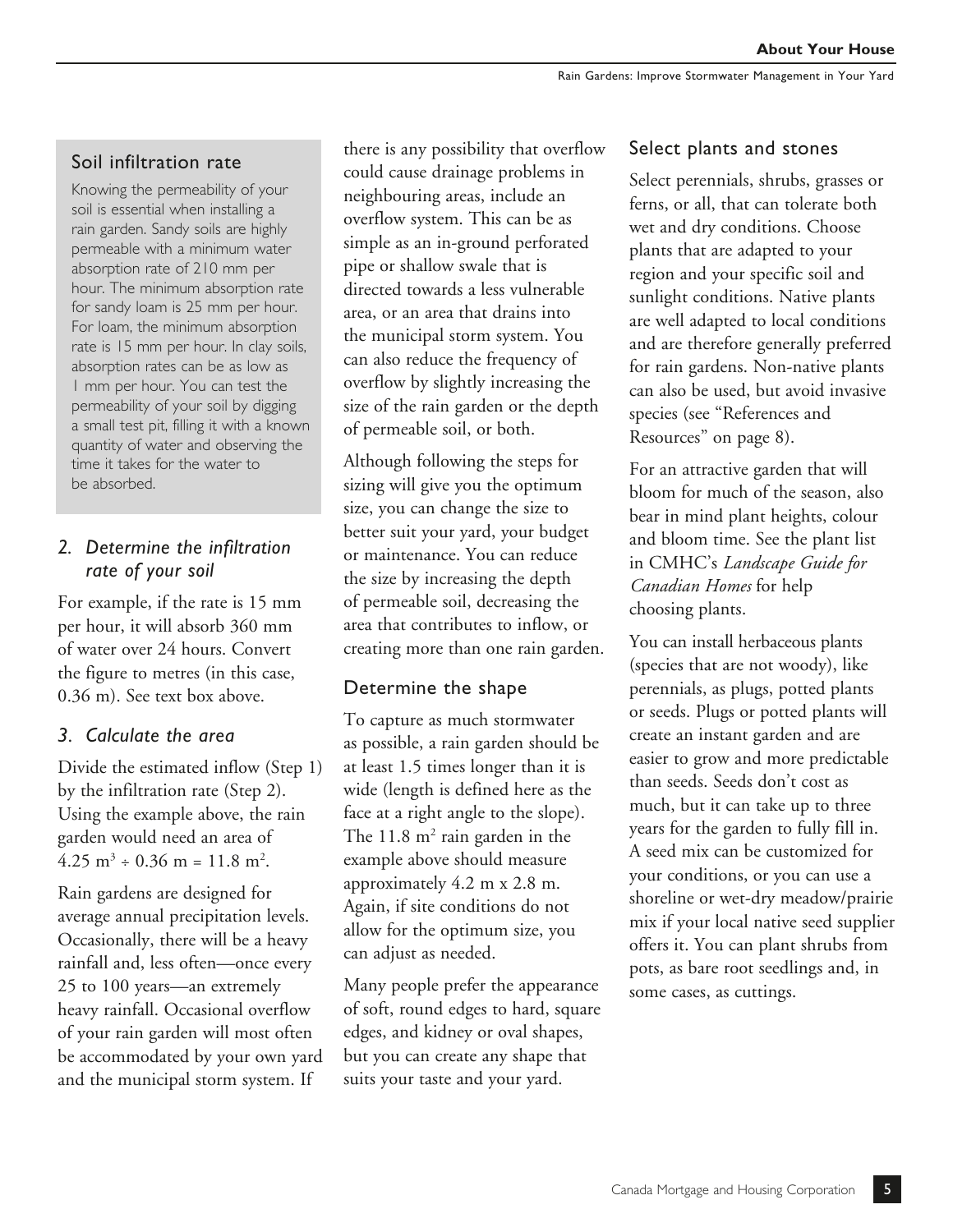

Figure 4 This dry riverbed rain garden is covered with river stone and the sides are covered with woodchip mulch, tall grasses, perennials and shrubs.

Or, you can line the bottom of the rain garden with loose, hard materials, such as pebbles or river stone. A stone-lined rain garden will mimic a stony stream bed, adding a unique feature to your yard (see Figures 4 and 5). You can also include plants in a stone-lined rain garden. To add esthetic appeal, edge the pond with materials such as brick or stone. You can also add a focal element, such as a large rock or a sculpture.

## **HOW TO INSTALL A RAIN GARDEN**

The best time to build a rain garden if you are working with plugs or potted plants is mid-spring, after

the thaw, when the soil is most likely to be moist and fairly easy to dig. Plants will benefit from spring rains. Although you can build a rain garden in summer, you may need to water the plants far more often until they are established.

If you are seeding the bed, the best time to install your rain garden is mid-spring or late fall. Seeding in late fall allows the natural, freezethaw cycles to work. They help many native seeds germinate without pre-treatment. Ask your seed supplier if any pre-treatment of native seed is required for spring sowing. Shrubs can be planted in either spring or fall, depending on the species.

Begin by laying out the shape and size of the bed with a rope or garden hose. Remove existing lawn with a sod cutter, garden spade or edging tool, being sure to remove all pieces of root. If you have enough lead time, you can smother grass or other plants with heavy black plastic anchored down with rocks and left on for at least two months during the previous growing season. Remove the plastic before digging the bed.

## Call before you dig

Before digging any test pits or depressions in your yard, locate buried wires and pipes. Call your local service providers for assistance.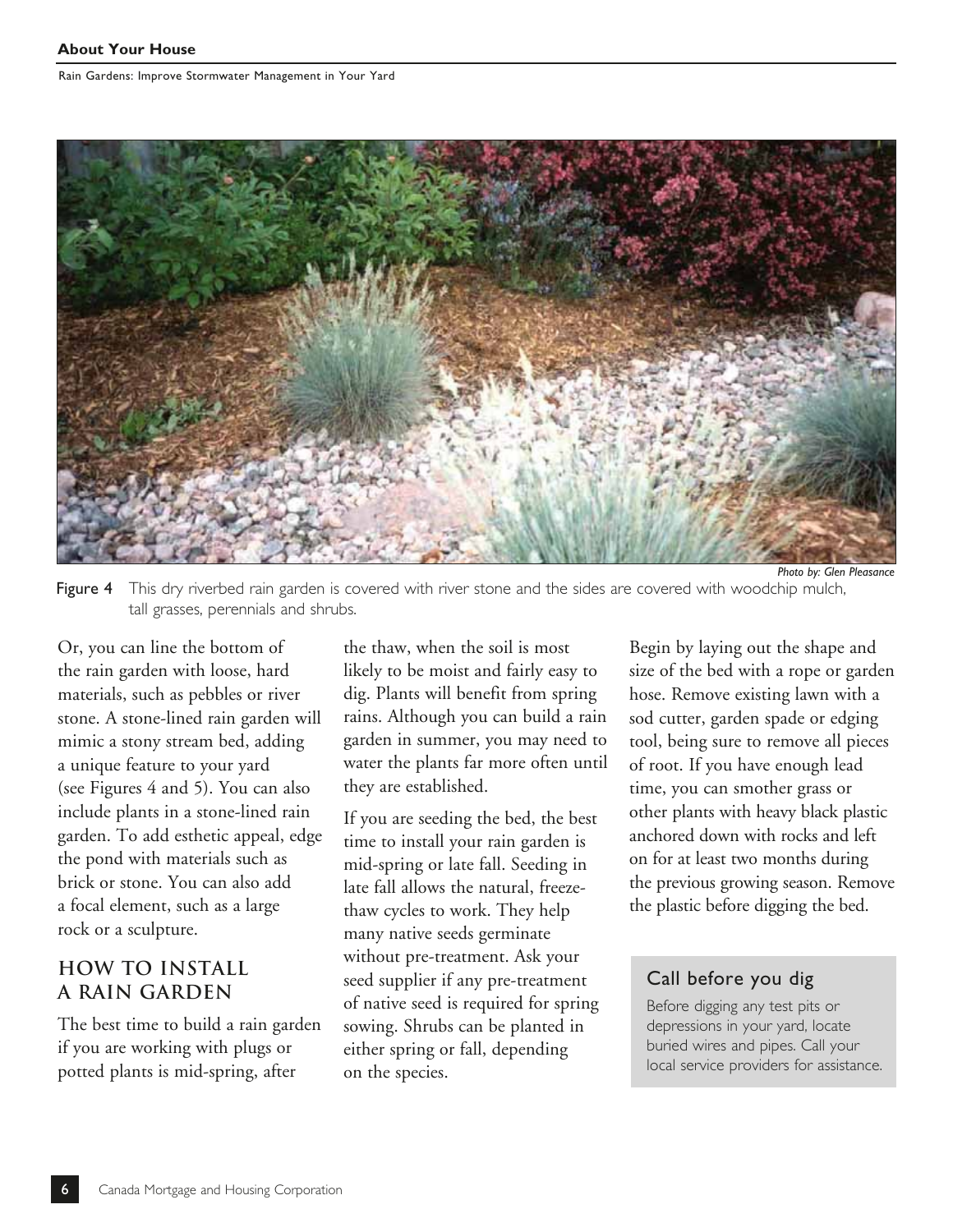Dig the bed to the required depth, as described earlier in the "Determine depth and size" section. Remove any remaining roots of former plants or lawn. If you need to improve the drainage of the soil beneath the surface, continue to dig and add other amendments, such as sand, fine gravel or organic matter, to a depth of 0.6–1.2 m (2–4 ft.). A small backhoe can be helpful if you need to dig beneath the surface. To help the new plantings establish themselves, add compost and work it into the top few inches of soil.

If you dig into a slight slope, use a carpenter's level to help you keep the bed level. Soil from the higher side of the slope can be used as fill for the lower side. On a slope, you will also need to build a low berm along the lower side of the slope edge to retain the water (see Figure 5). The berm can be constructed with soil that you removed from the upper side and covered with a variety of plants or lawn. Gently slope both sides of the berm and compact it by stomping on it. Sod, seed or plant the berm immediately and temporarily cover with a straw mat or straw mulch to prevent erosion.

If needed, dig and install an overflow pipe or swale on the lower side of the garden. You can place your downspout extension in the garden. To prevent erosion in the garden, place a small bed of pea gravel or decorative pebbles, or a





concrete splash pad, under the extension (see Figure 6). Or, the downspout can discharge onto a lawn area that drains into the rain garden.

Rake the bed so that it is fairly smooth. Use standard planting or seeding methods. See CMHC's *Landscape Guide for Canadian Homes* for advice and tips.

If you are covering with stone, place a layer of filter fabric on the surface, then place the stone. To plant among the stones, slit the fabric.

## **HOW TO MAINTAIN A RAIN GARDEN**

Keep the soil moist during the first growing season. If there is little or no rain, you will need to water with a one-hour trickle at least once a week for the first three weeks. Subsequently, water during hot, dry weather. Plants grown from fall seeding will also need to be watered in drought conditions the following season. If you have selected plants that are suited to the soil and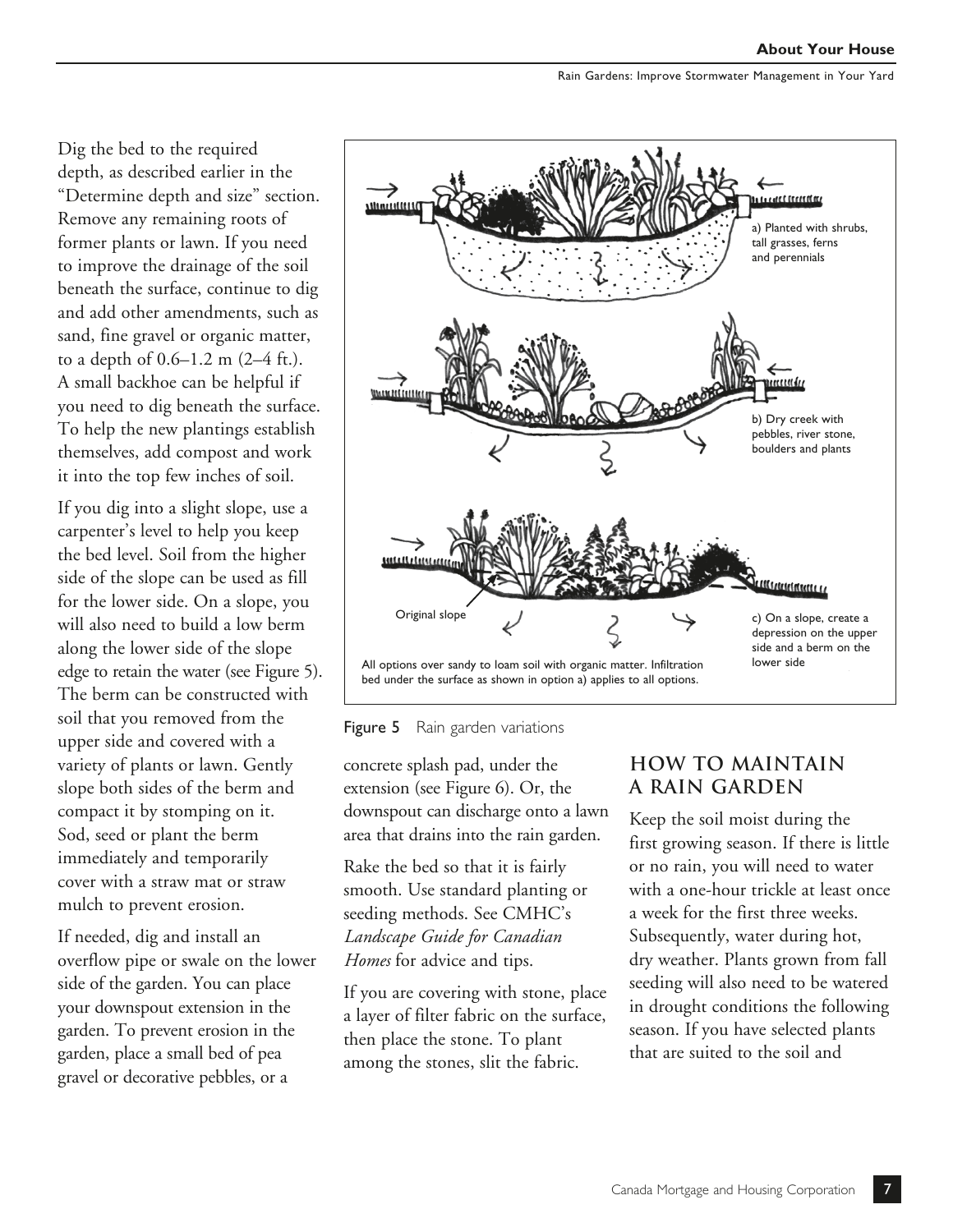

Figure 6 You can run a roof downspout extension directly into your rain garden. To prevent erosion, install a small bed of pebbles or a concrete splash pad under the end of the extension.

moisture conditions, plants in the rain garden should not need to be watered once they are established.

For the first two or three years, you will need to remove weeds regularly. Some desirable native plants may migrate to the site, so try to identify the species before you remove them. You can hand-pull weeds, being careful not to disturb new plantings. Pull weeds when they are immature, before they go to seed. Weeds are easier to pull when the soil is moist. Once the garden has filled in and a root mass has formed, you won't have to weed as often.

Once the rain garden is established, you can occasionally add compost. Plants that are adapted to sandy or gravelly soil tend to prefer nutrientpoor conditions, so compost should be added only if it appears necessary. To control insects and disease, it is best to use low-impact manual or non-synthetic controls whenever possible. For more information on maintenance, refer to "References and Resources" or to CMHC's *Landscape Guide for Canadian Homes*.

Aerate the soil occasionally to ensure it does not become compacted. If

over time you find that water is standing in the bed too long, the easiest solution is to make the garden larger or create a second rain garden to catch some of the water. You can also make the depression deeper or further amend soils to improve permeability, but both of these options will require removing and transplanting plants.

Once established, your rain garden should provide many years of enjoyment with little maintenance. You can derive added satisfaction from knowing you are contributing to a healthier natural environment.

## **REFERENCES AND RESOURCES**

#### Books and articles

Bannerman, Roger, and Ellen Considine. *Rain Gardens: A how-to manual for homeowners.* Madison, Wisc.: University of Wisconsin Extension, 2003. Available at [http://clean-water.uwex.edu/pubs/](http://clean-water.uwex.edu/pubs/pdf/rgmanual.pdf) pdf/rgmanual.pdf

Barr Engineering Company. "Infiltration Systems: On-Lot Infiltration," *Minnesota Urban Small Sites BMP Manual*. St. Paul, Minn.: Metropolitan Council Environmental Services, 2001. Available at http://www. [metrocouncil.org/environment/](http://www.metrocouncil.org/environment/Watershed/BMP/CH3_STInfilOnLot.pdf) Watershed/BMP/CH3\_ STInfilOnLot.pdf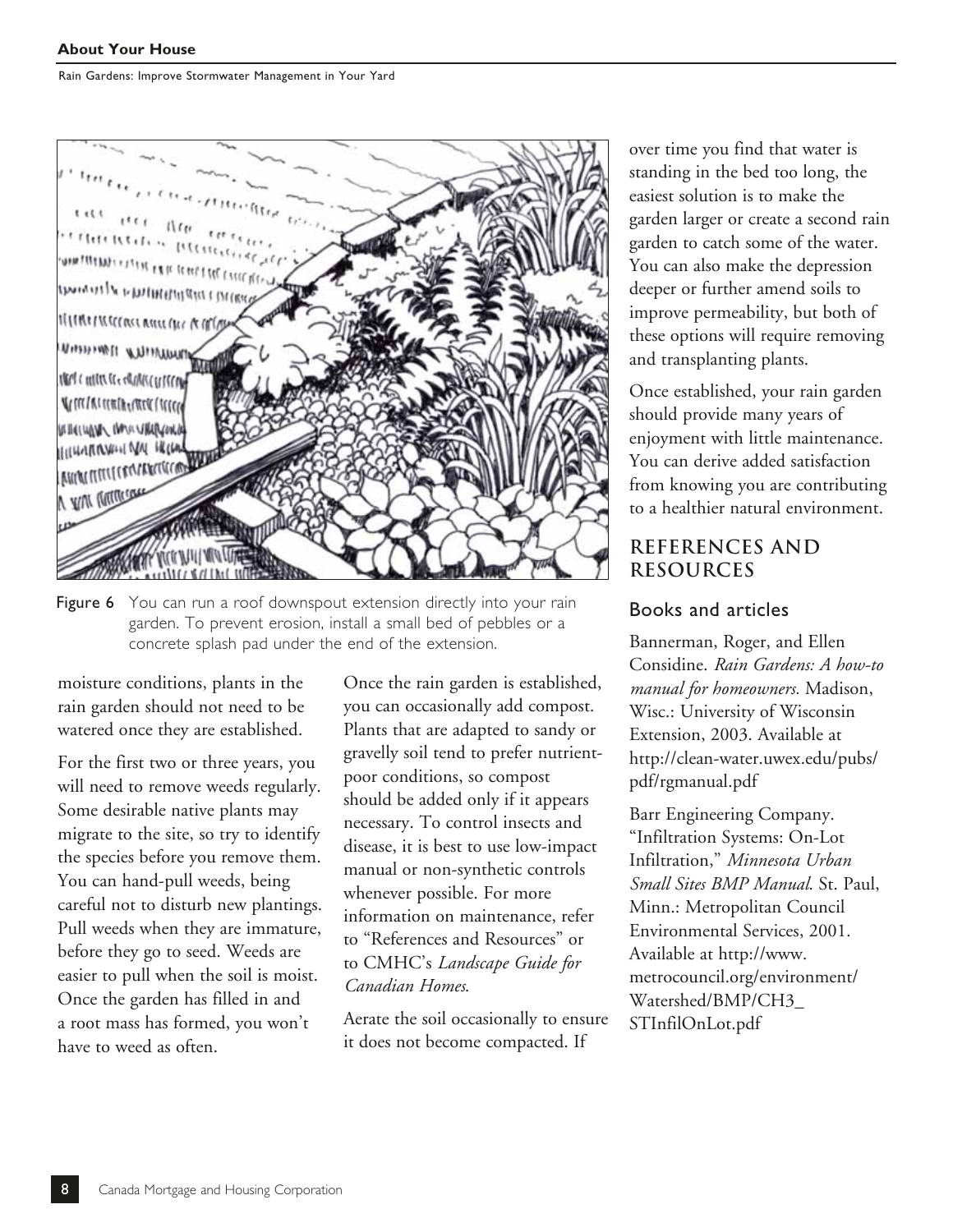

### Minimize impermeable surfaces

Minimizing the amount of impermeable surface area on your property is another way to reduce stormwater runoff and allow water to soak into the ground. You can start by limiting the number and size of hard surfaces to only those needed for your household's regular activities (see Figure 7). You can also combine various uses on hard surfaces. For example, a driveway or patio can double as a footpath.

You can also use porous paving materials that allow infiltration. Where possible, use loose materials, such as decorative pebbles or crushed brick. Where you need a firmer surface, consider using precast concrete pavers with wide gaps. They are designed specifically for stormwater infiltration. Also fill gaps between patio stones or pavers with sand or fine gravel instead of concrete. On driveways, you can install two strips of paving spaced for the wheels of your car or other vehicles, and plant grass or a low groundcover in the spaces between the strips.

Figure 7 To reduce runoff and beautify the property, the homeowners reduced the size of their driveway by more than 60 per cent by replacing it with plantings. They changed the material on the remaining driveway from asphalt to precast concrete pavers.

Canada Mortgage and Housing Corporation. *Landscape Guide for Canadian Homes*. Ottawa: CMHC, 2004.

Cozetto, Karen. "Rain Gardens," *Conscious Choice* (May 2001).

Stromme, Lorrie. "Plotting to Infiltrate? Try Rain Gardens," *Yard and Garden News.* University of Minnesota Extension (May 2001).

#### **Websites**

**Canada Mortgage and Housing Corporation—Landscaping** [http://www.cmhc-schl.gc.ca/en/co/](http://www.cmhc-schl.gc.ca/en/co/maho/la/index.cfm) maho/la/index.cfm

**Canadian Food Inspection Agency—Invasive Species**

[http://www.inspection.gc.ca/english/](http://www.inspection.gc.ca/english/plaveg/invenv/invenve.shtml) plaveg/invenv/invenve.shtml